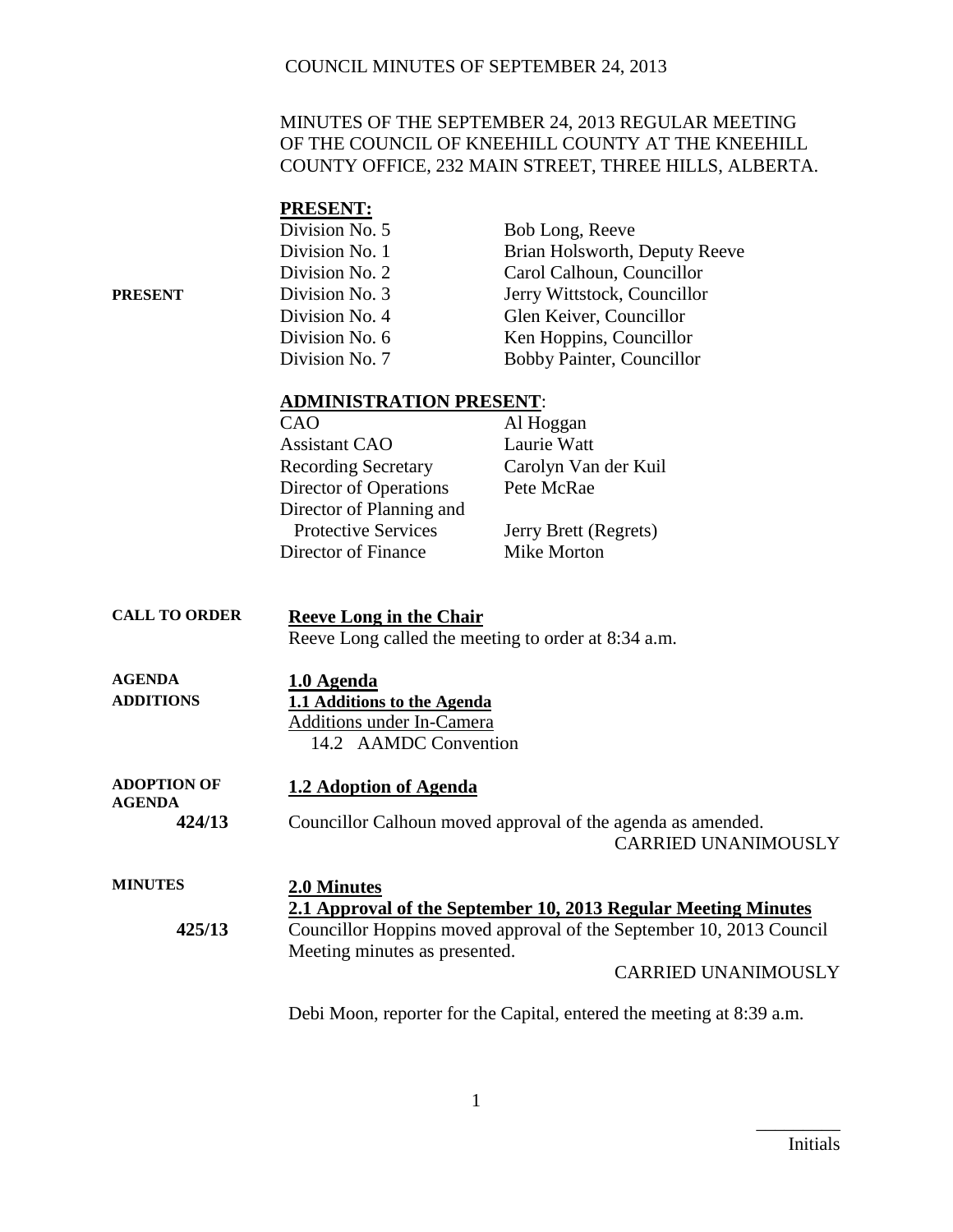## COUNCIL MINUTES OF SEPTEMBER 24, 2013

| <b>FINANCE</b>        | 5.0 Finance                                                                                        |
|-----------------------|----------------------------------------------------------------------------------------------------|
| <b>ASSESSMENT</b>     | <b>5.5 Assessment Services</b>                                                                     |
| <b>SERVICE</b>        |                                                                                                    |
| 426/13                | Councilor Hoppins moved to Contract assessment services and award a                                |
|                       | five year contract to Accurate Assessment.                                                         |
|                       | <b>CARRIED UNANIMOUSLY</b>                                                                         |
| <b>IN-CAMERA</b>      | 14.0 In Camera                                                                                     |
| 427/13                | Councillor Calhoun moved that Council go into In-Camera at 8:43 a.m.<br><b>CARRIED UNANIMOUSLY</b> |
|                       | Debi Moon left the meeting at 8:43 a.m.                                                            |
| 428/13                | Councillor Painter moved the meeting out of In-Camera at 9:32 a.m.<br><b>CARRIED UNANIMOUSLY</b>   |
|                       | The meeting recessed from 9:33 a.m. to 9:44 a.m.                                                   |
|                       | Debi Moon was present when the meeting reconvened.                                                 |
| <b>FINANCE</b>        | <b>5.0 Finance Cont'd</b>                                                                          |
| <b>FINANCE REPORT</b> | 5.1 Financial Report                                                                               |
| 429/13                | Councillor Holsworth moved that Council receive the July 2013                                      |
|                       | Financial Report as presented.                                                                     |
|                       | <b>CARRIED UNANIMOUSLY</b>                                                                         |
|                       |                                                                                                    |
| <b>2013 DISASTER</b>  | 5.2 2013 Disaster Financial Statement                                                              |
| 430/13                | Councillor Calhoun moved that Council hereby accepts the Disaster                                  |
|                       | Recovery Expense Statement as information.                                                         |
|                       | <b>CARRIED UNANIMOUSLY</b>                                                                         |
|                       |                                                                                                    |
| <b>CARB EXPENSE</b>   | 5.3 Composite Assessment Review Board Hearing Expenses                                             |
| 431/13                | Councillor Wittstock moved that Council receive the accounting for the                             |
|                       | well site land lease valuation cost report for information.                                        |
|                       | <b>CARRIED UNANIMOUSLY</b>                                                                         |
| <b>BANK REC</b>       | 5.4 Bank Reconciliation - August 31, 2013                                                          |
| 432/13                | Councillor Calhoun moved that Council receive the August 31, 2013                                  |
|                       | Bank Reconciliation Report as presented.                                                           |
|                       | <b>CARRIED UNANIMOUSLY</b>                                                                         |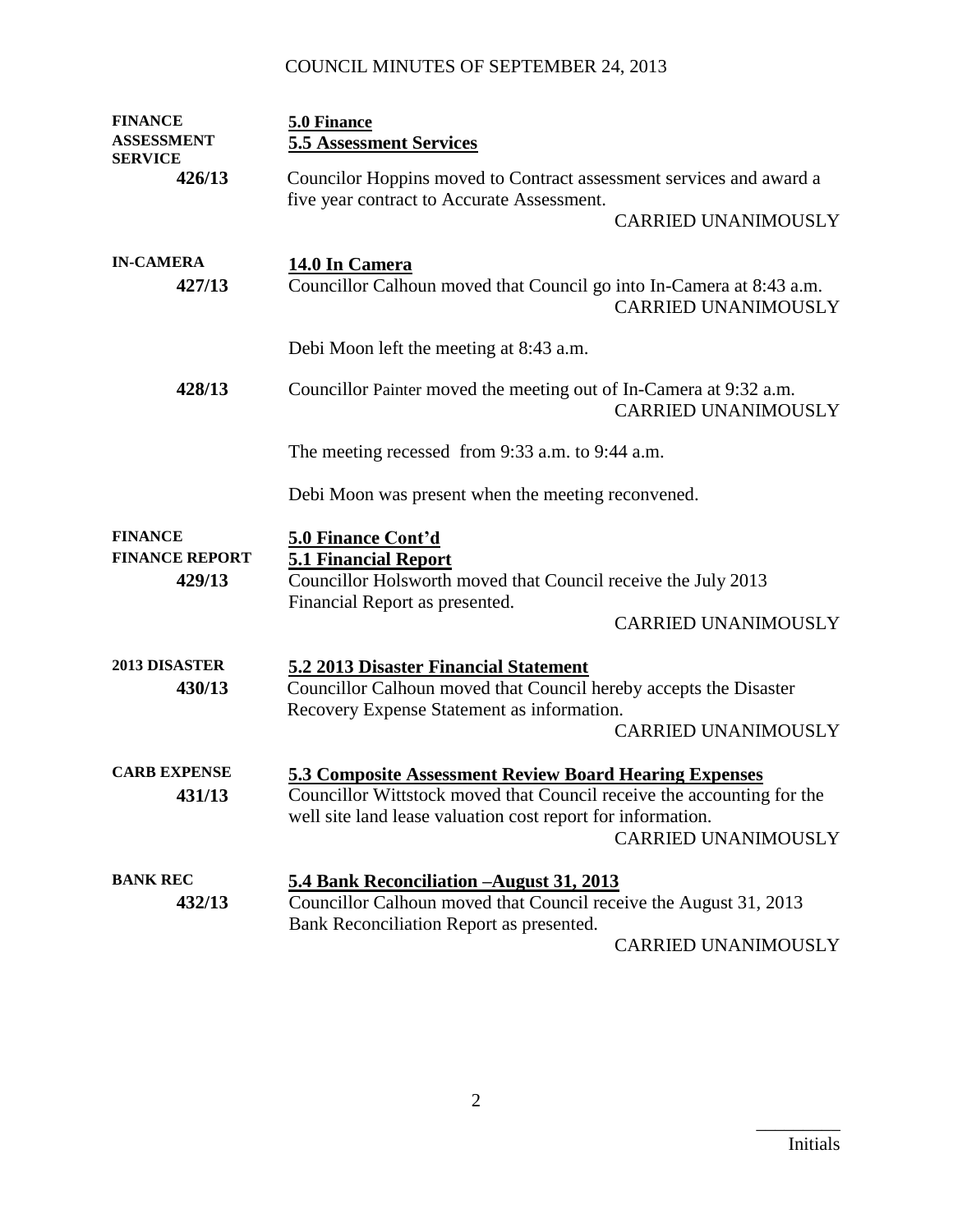| <b>OPERATIONS</b>                                   | <b>4.0 Operations</b>                                                                                                                                                                                                                                                                                                                                                                                                                                                                                  |  |
|-----------------------------------------------------|--------------------------------------------------------------------------------------------------------------------------------------------------------------------------------------------------------------------------------------------------------------------------------------------------------------------------------------------------------------------------------------------------------------------------------------------------------------------------------------------------------|--|
| <b>CARBON GARAGE</b><br><b>REQUEST</b>              | 4.1 Village of Carbon Request to use Grader/Bus Garage in Carbon                                                                                                                                                                                                                                                                                                                                                                                                                                       |  |
| 433/13                                              | Councillor Calhoun moved that Council enter into a lease agreement with<br>the Village of Carbon for the use of the Kneehill County Shop space for<br>the remainder of 2013 once the school division has vacated and for the<br>entire year of 2014.                                                                                                                                                                                                                                                   |  |
|                                                     | <b>CARRIED UNANIMOUSLY</b>                                                                                                                                                                                                                                                                                                                                                                                                                                                                             |  |
| <b>SALE USED EQUIP</b><br>434/13                    | <b>4.2 Sale of Used Capital Equipment</b><br>Councillor Hoppins moved that Council approve the Used Equipment<br>and Vehicles list to be sold at an auction service.<br><b>CARRIED</b>                                                                                                                                                                                                                                                                                                                 |  |
| <b>H20 EXTENSION</b><br>435/13                      | <b>4.3 Waterline Extension- Mt. Vernon Water Service Area</b><br>Councillor Calhoun moved that Council approves the line extension to<br>SW 5-32-22 W4 in the Mt. Vernon Water Service Area with construction<br>of the waterline extension be awarded to DJ Directional Drilling Ltd.,<br>with a cost to be approximately $$13,612.20 + GST$ , which will be shared<br>50/50 with the applicant. Funds for this project will come out of the<br>water reserves account.<br><b>CARRIED UNANIMOUSLY</b> |  |
|                                                     | The meeting recessed from $10:27$ a.m. to $10:32$ a.m.                                                                                                                                                                                                                                                                                                                                                                                                                                                 |  |
| <b>NEW BUSINESS</b><br><b>COMM GRANTS</b><br>436/13 | <b>8.0 New Business</b><br>8.1 2013 Community Grants - Round Two<br>Councillor Painter moved that Council approve the September 2013<br>Community Grants to Non Profit Organizations funding allocations as<br>per the recommendations of the Community Grants Committee.<br><b>CARRIED UNANIMOUSLY</b>                                                                                                                                                                                                |  |
| <b>CDN LEGION</b><br>437/13                         | 8.2 Royal Canadian Legion Military Service Recognition Books<br>Councillor Hoppins moved that Council provide support to the Annual<br>Alberta/Northwest Territory Royal Canadian Legion "Military Service<br>Recognition Book" with the purchase of a business card size<br>advertisement at a cost of \$275.00.<br><b>CARRIED UNANIMOUSLY</b>                                                                                                                                                        |  |
| <b>THRASHER</b>                                     | 8.3 Three Hills Thrashers Junior Hockey Club                                                                                                                                                                                                                                                                                                                                                                                                                                                           |  |
| <b>HOCKEY CLUB</b><br>438/13                        | Councillor Calhoun moved that Council provide support to the Three<br>Hills Thrashers Junior "B" Hockey Club, by purchasing a half page<br>advertisement in their program at a cost of \$350.00.<br><b>CARRIED UNANIMOUSLY</b>                                                                                                                                                                                                                                                                         |  |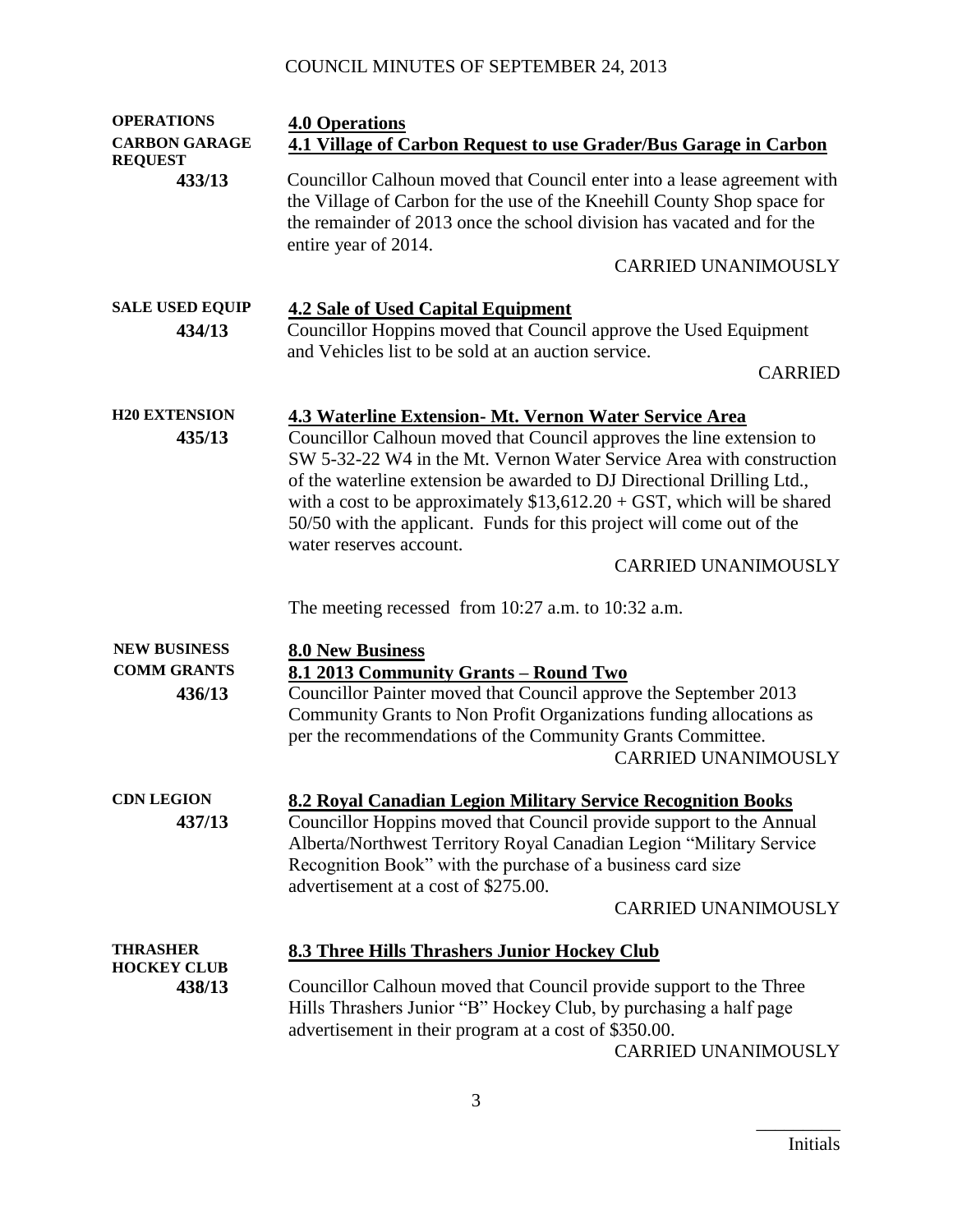## COUNCIL MINUTES OF SEPTEMBER 24, 2013

| <b>CARBON SUPPORT</b><br><b>REQUEST</b>        | 8.4 Village of Carbon Regional Support Request                                                                                                                                                                                          |  |
|------------------------------------------------|-----------------------------------------------------------------------------------------------------------------------------------------------------------------------------------------------------------------------------------------|--|
| 439/13                                         | Councillor Hollsworth moved that Council directs Administration to<br>provide the Village of Carbon with a letter of support to apply for the<br>Regional Collaboration Program for a Regional Recreation Area Concept<br>Design Study. |  |
|                                                | <b>CARRIED</b>                                                                                                                                                                                                                          |  |
| 2014 STRAT PLAN<br>440/13                      | 8.5 2014 Strategic Planning Report<br>Councillor Calhoun moved that Council table this agenda item until next<br>Council meeting.<br><b>CARRIED UNANIMOUSLY</b>                                                                         |  |
| <b>COUNCIL REPORTS</b><br><b>MARIGOLD LIBR</b> | <b>10.0 Council and Committee Reports</b><br>10.1 Marigold Library-Written report from Councillor Keiver on the<br>meeting he attended on August 24, 2013 in Canmore.                                                                   |  |
| <b>FCSS</b>                                    | <b>10.2 Kneehill Regional FCSS - Written report from Councillor Calhoun</b><br>on the meeting she attended on August 29, 2013.                                                                                                          |  |
| 441/13                                         | Councillor Wittstock moved that Council receive the Council and<br>Committee reports as presented.<br><b>CARRIED UNANIMOUSLY</b>                                                                                                        |  |
| <b>CORRESPONDENCE</b><br>442/13                | 11.0 Correspondence Report<br>Councillor Wittstock moved that Council receive the Correspondence<br>Report as presented.<br><b>CARRIED UNANIMOUSLY</b>                                                                                  |  |
| <b>COUNCIL ACT LIST</b><br>443/13              | 12.0 Council Follow-up Action List<br>Councillor Holsworth moved that Council receive the September 24,<br>2013 Council Follow-Up Action List as presented for information.<br><b>CARRIED UNANIMOUSLY</b>                               |  |
|                                                | Debi Moon left the meeting at 10:59 a.m.                                                                                                                                                                                                |  |
| <b>IN-CAMERA</b><br><b>MOTIONS</b><br>444/13   | <b>15.0 Motions from In-Camera</b><br>Councillor Hoppins moved that Council invite the Three Hills Mayor, to<br>the Fall AAMDC meeting, with Kneehill County covering the cost of his<br>hotel, meals and registration.                 |  |
|                                                | <b>CARRIED UNANIMOUSLY</b>                                                                                                                                                                                                              |  |